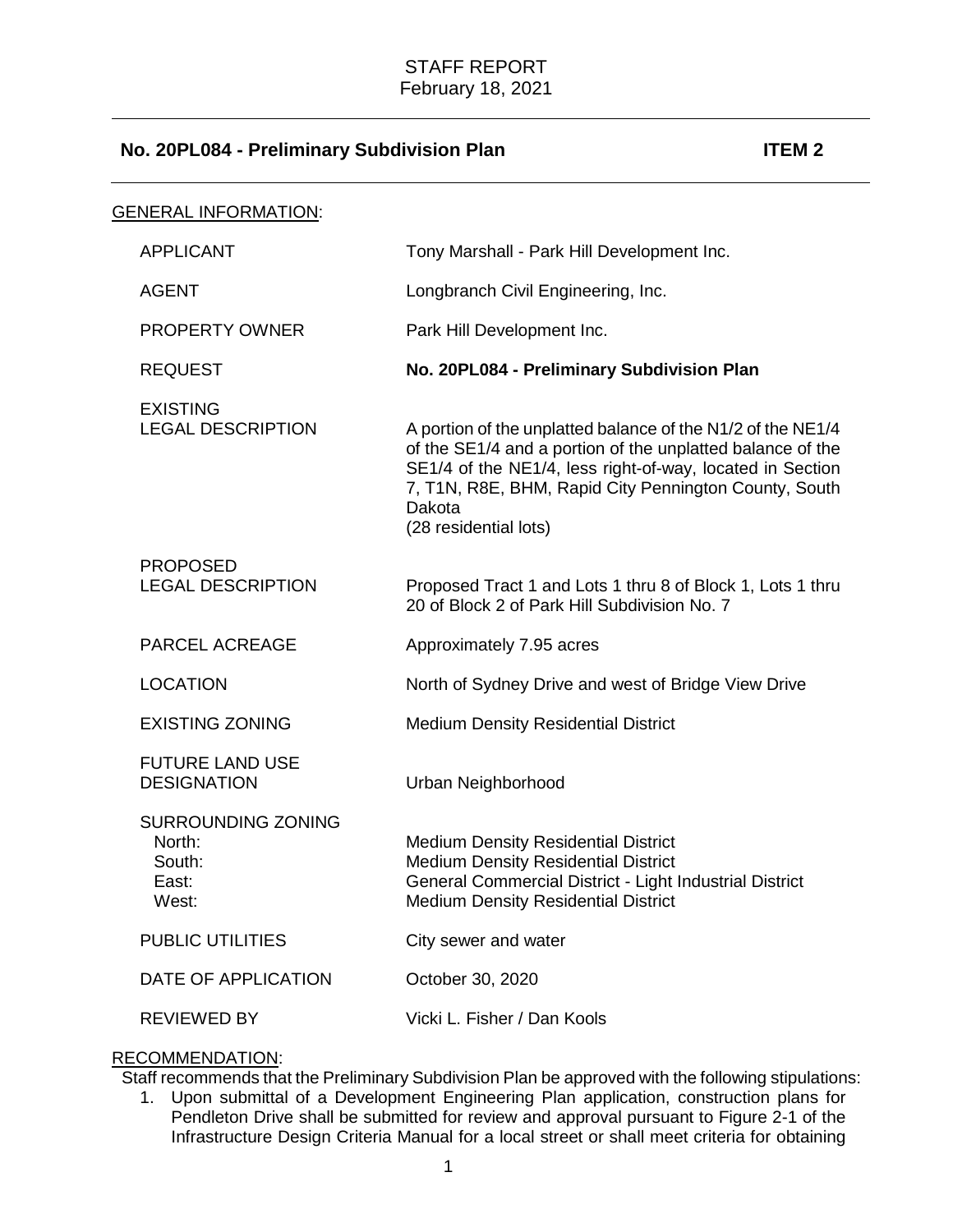an Exception. In addition, the cul-de-sac bulb shall be constructed pursuant to Table 2-4 of the Infrastructure Design Criteria Manual or shall meet criteria for obtaining an Exception. If Exception(s) are obtained, a copy of the approved document(s) shall be submitted with the Development Engineering Plan application;

- 2. Upon submittal of a Development Engineering Plan application, a cost estimate for the required subdivision improvements shall be submitted for review and approval;
- 3. Prior to approval of the Development Engineering Plan application, a Development Agreement shall be entered into with the City for all public improvements;
- 4. Prior to approval of the Development Engineering Plan application, engineering design reports (in part to include water, sewer, drainage, and pavement) required for construction approval shall be accepted and agreements required for construction approval shall be executed pursuant to Chapter 1.15 of the Infrastructure Design Criteria Manual. In addition, permits required for construction shall be approved and issued and construction plans shall be accepted in accordance with the Infrastructure Design Criteria Manual. All final engineering reports shall be signed and sealed by a Professional Engineer and contain a Certification Statement of Conformance with City Standards, as required by the Infrastructure Design Criteria Manual;
- 5. Prior to approval of the Development Engineering Plan application, approval from the South Dakota Department of Environment and Natural Resources shall be secured;
- 6. Prior to approval of the Development Engineering Plan application, any necessary off-site easements shall be recorded;
- 7. Upon submittal of a Final Plat application, an agreement shall be submitted for recording securing ownership and maintenance of any proposed drainage elements. In addition, Major Drainage Easements shall be dedicated for all drainage improvements;
- 8. Upon submittal of a Final Plat application, surety for any required subdivision improvements that have not been completed shall be posted and the subdivision inspection fees shall be paid; and,
- 9. Prior to the City's acceptance of the public improvements, a warranty surety shall be submitted for review and approval as required.

#### GENERAL COMMENTS:

The applicant has submitted a Preliminary Subdivision Plan to create 28 residential lots and a drainage lot. In particular, the Preliminary Subdivision Plan proposes to create 14 townhome lots, 8 duplex lots, 5 single-family residential lots, 1 multi-family lot and a 0.361-acre drainage lot. The lots range in size from .098 acres to 2.180 acres and are a part of the Park Hill Subdivision No. 7 development.

The property is located approximately 300 feet east of the intersection of E. Oakland Street and Sydney Drive, north of Sydney Drive. Currently the property is void of any structural development.

A Preliminary Subdivision Plan is a tentative plan of a proposed subdivision requiring the installation of public improvements. Approval of a Preliminary Subdivision Plan by the City Council is required before an applicant can proceed with Development Engineering Plans and a Final Plat application for all or part of the area within the Preliminary Subdivision Plan application.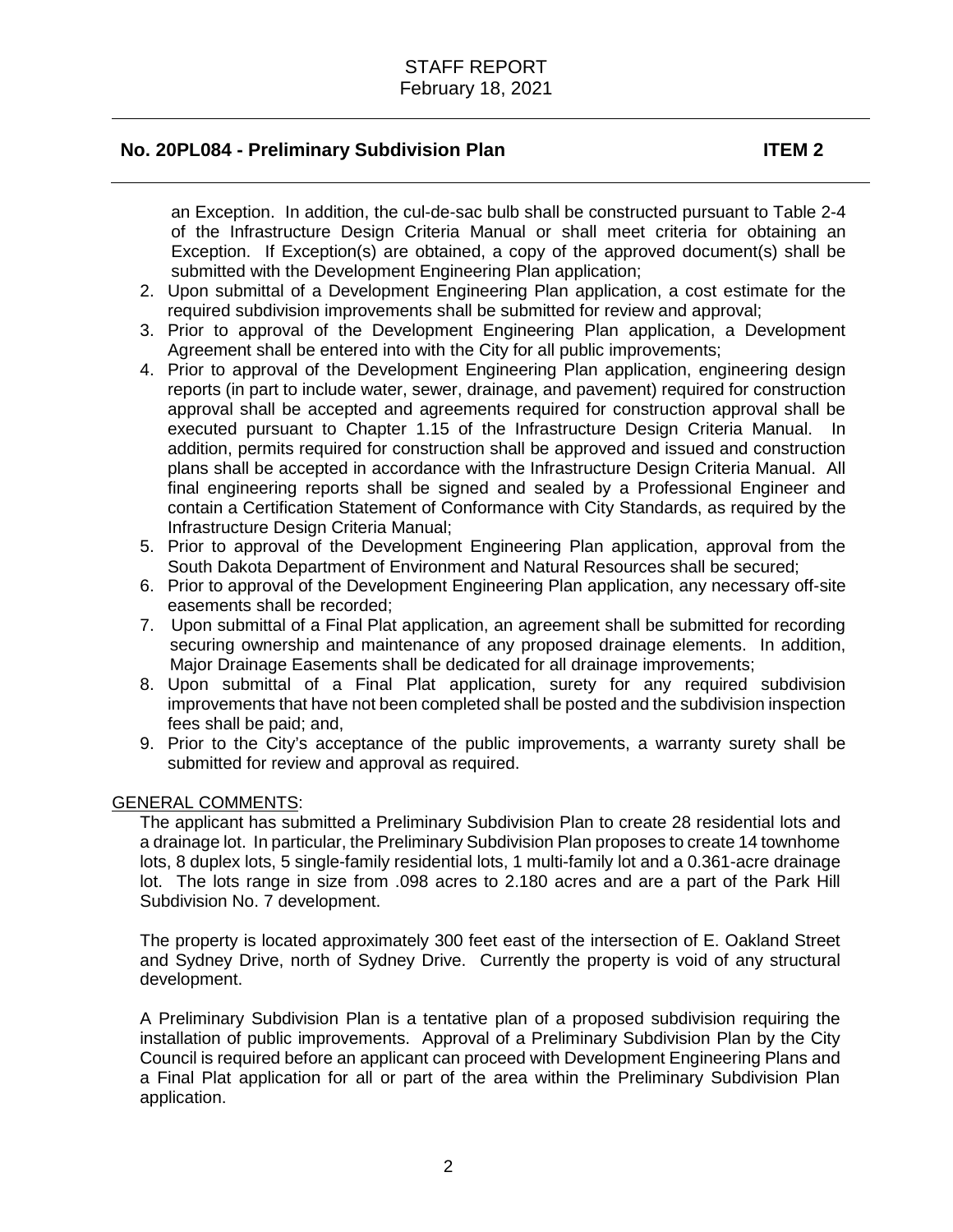#### STAFF REVIEW:

Staff has reviewed the Preliminary Subdivision Plan and has noted the following considerations:

Zoning: The property is currently zoned Medium Density Residential District which supports single family, townhome, duplex and multi-family development. In addition, the proposed lot sizes meet the minimum lot size requirement for each of the proposed uses.

The City's Future Land Use Plan identifies the appropriate use of the property as Urban Neighborhood. The Urban Neighborhood designation supports a range of medium to highdensity housing types as proposed. As such, the Preliminary Subdivision Plan is in compliance with the City's Comprehensive Plan.

- Sydney Drive: Sydney Drive is located along the south lot line of the property and is classified as a local street. The street is currently constructed in compliance with the Infrastructure Design Criteria Manual. As such, no additional improvements to Sydney Drive is required as a part of this plat.
- Pendleton Drive: The proposed plat identifies Pendleton Drive extending north from Sydney Drive to provide access to each of the proposed lots. The applicant's Master Plan identifies Pendleton Drive extending further north connecting with Wilma Avenue as a part of Phase Two of the development. As a part of this phase of the development, the applicant is proposing to construct a cul-de-sac bulb at the western terminus of Pendleton Drive which will function as an intermediate turnaround when the street is extended in the future. Pendleton Drive is classified as a local street requiring that it be located in a minimum 52-foot wide rightof-way and constructed pursuant to Figure 2-1 of the Infrastructure Design Criteria Manual. In addition, the cul-de-sac bulb must be constructed pursuant to Figure 2-4 of the Infrastructure Design Criteria Manual. Upon submittal of a Development Engineering Plan application, construction plans must be submitted for review and approval as identified or must meet criteria for obtaining an Exception. If an Exception is obtained, a copy of the approved document must be submitted with the Development Engineering Plan application.
- Water: The proposed lots are located in the Low Level Water Zone which serves elevations of 3,100 feet to 3,300 feet. The elevation of the proposed development is approximately 3,215 feet. An 8-inch water main currently exists in the Sydney Drive right-of-way. Upon submittal of a Development Engineering Plan application, water plans and analysis prepared by a Registered Professional Engineer must be submitted for review and approval in accordance with the Infrastructure Design Criteria Manual. The design report must demonstrate that the water service is adequate to meet estimated domestic flows and required fire flows to support the proposed development. In addition, easements must be provided as needed.
- Sewer: An 8-inch sewer main currently exists in the Sydney Drive right-of-way. Upon submittal of a Development Engineering Plan application, a sewer design report prepared by a Registered Professional Engineer as per the Infrastructure Design Criteria Manual must be submitted for review and approval. The design report must demonstrate that the sanitary sewer capacity is adequate to meet estimated flows and provide sufficient system capacity in conformance with the Infrastructure Design Criteria Manual. In addition, easements must be provided as needed.